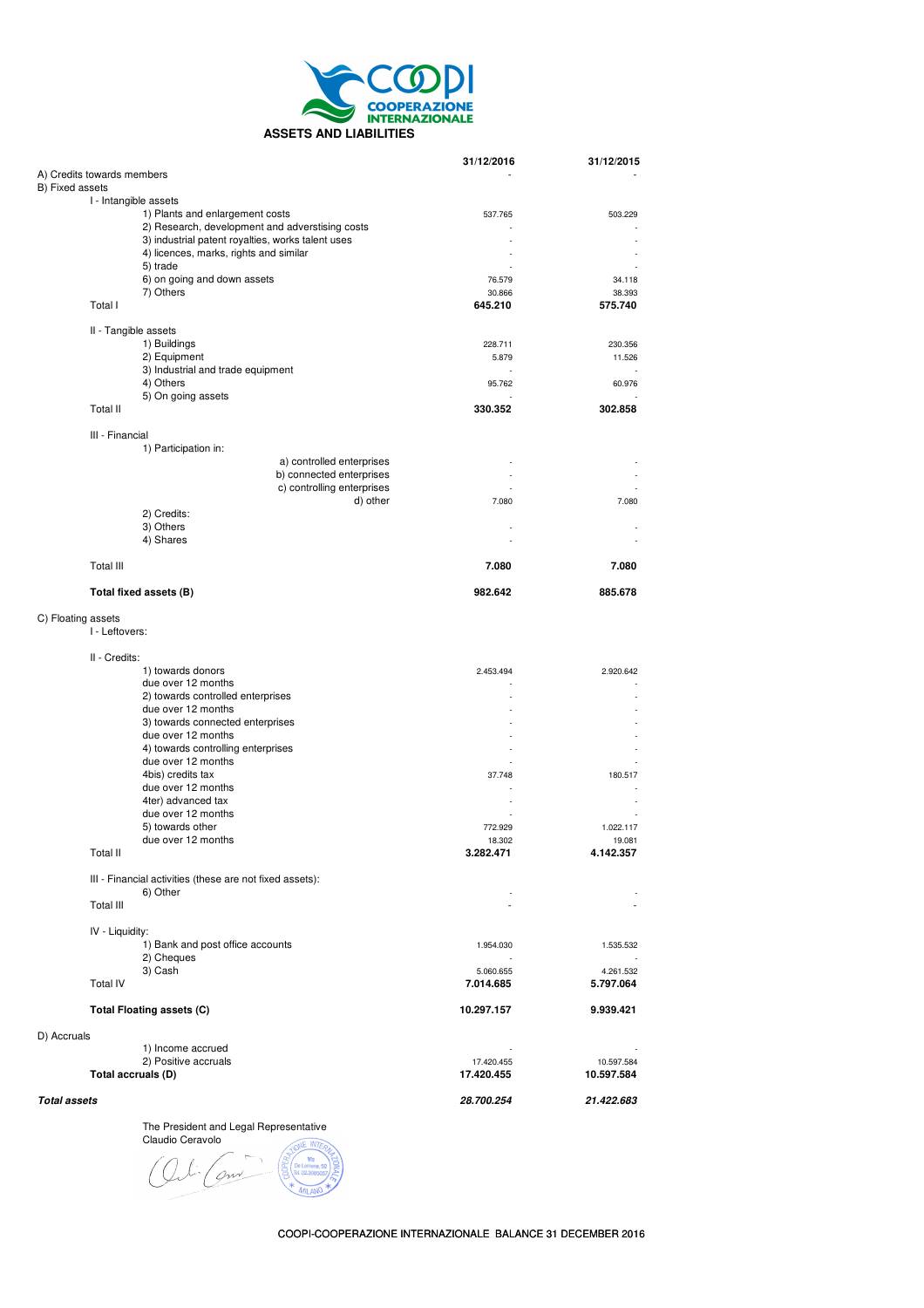

|                            |                                              | 31/12/2016         | 31/12/2015   |
|----------------------------|----------------------------------------------|--------------------|--------------|
| A) Net assets              |                                              |                    |              |
|                            | I. Common fund                               | 70.000             | 70.000       |
|                            | V. Statutory reserves                        |                    |              |
|                            | VI. Share reserves                           |                    |              |
|                            | VII. Other reserves                          | 651.413            | 738.785      |
|                            | VIII. Renewed fiscal year surplus/deficit    | $(-131.825)$       | $(-178.050)$ |
|                            | IX. Fiscal year surplus                      | 2.138              | 6.225        |
|                            | Total net assets (A)                         | 591.726            | 636.960      |
| B) Risks and charges funds |                                              |                    |              |
|                            | 1) for pensions and similar obligations      |                    |              |
|                            | $2)$ a. for tax                              |                    |              |
|                            | b. for extended tax                          |                    |              |
|                            | 3) other                                     | 72.721             | 72.721       |
|                            | Total risks and charges funds (B)            | 72.721             | 72.721       |
| C) Severance payment fund  |                                              | 438.517            | 358.313      |
|                            |                                              |                    |              |
| D) Debts                   | 1) bonds                                     |                    |              |
|                            | due over 12 months                           |                    |              |
|                            | 2) convertible bonds                         |                    |              |
|                            | due over 12 months                           |                    |              |
|                            | 3) members' finding                          |                    |              |
|                            | due over 12 months                           |                    |              |
|                            | 4) debts towards bank                        | 264.879            | 2.199.766    |
|                            | due over 12 months                           |                    |              |
|                            | 5) debts towards other                       | 138.623            | 25.367       |
|                            | due over 12 months                           |                    |              |
|                            | 6) advances                                  |                    |              |
|                            | due over 12 months                           |                    |              |
|                            | 7) debts towards suppliers                   | 251.839            | 273.842      |
|                            | due over 12 months                           |                    |              |
|                            | 8) debiti rappresentati da titoli di credito |                    |              |
|                            | due over 12 months                           |                    |              |
|                            | 9) debts towards controlled enterprises      |                    |              |
|                            | due over 12 months                           |                    |              |
|                            | 10) debts towards connected enterprises      |                    |              |
|                            | due over 12 months                           |                    |              |
|                            | 11) debts towards controlling enterprises    |                    |              |
|                            | due over 12 months                           |                    |              |
|                            | 12) taxes                                    | 51.054             | 48.661       |
|                            | due over 12 months                           |                    |              |
|                            | 13) debts towards social welfare             | 117.054            | 100.193      |
|                            |                                              |                    |              |
|                            | due over 12 months<br>14) other debts        | 4.236<br>2.314.662 | 2.503.349    |
|                            | due over 12 months                           |                    |              |
|                            | Total debts (D)                              | 3.142.347          | 5.151.178    |
|                            |                                              |                    |              |
| E) Accruals                | 1) accrued costs                             | 146.876            | 212.721      |
|                            | 2) deferred revenues                         | 24.308.067         | 14.990.790   |
|                            | 3) aggio su prestiti                         |                    |              |
|                            | Total accruals (E)                           | 24.454.942         | 15.203.511   |
|                            |                                              |                    |              |
| <b>Totale liabilities</b>  |                                              | 28.700.254         | 21.422.683   |

The President and Legal Representative - - Claudio Ceravolo

COOPI-COOPERAZIONE INTERNAZIONALE BALANCE 31 DECEMBER 2016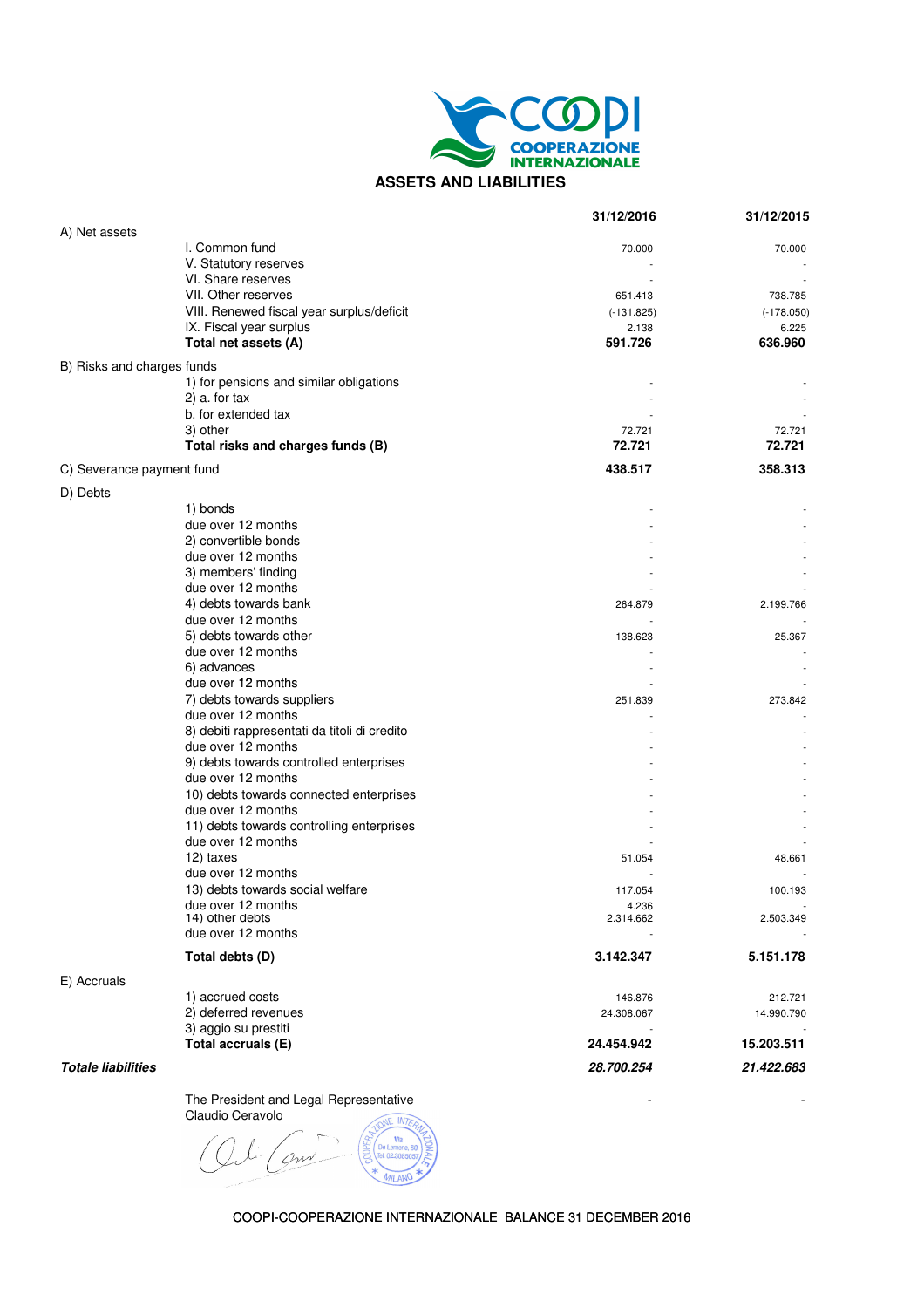

# **PROFIT AND LOSS ACCOUNTS**

|                    |                                                           |                                                                 | 31/12/2016                          | 31/12/2015              |
|--------------------|-----------------------------------------------------------|-----------------------------------------------------------------|-------------------------------------|-------------------------|
| A) Income          | 1) Income for activities                                  |                                                                 | 27.649.848                          | 33.856.881              |
|                    | 2) Variations                                             |                                                                 |                                     |                         |
|                    | 3) Variations on-going works                              |                                                                 | $\overline{\phantom{a}}$            |                         |
|                    | 4) Internal increases for assets<br>5) Other incomes      |                                                                 | 1.734.415                           | 2.041.556               |
| Total income (A)   | year grant                                                |                                                                 | 29.384.263                          | 35.898.437              |
| B) Costs           |                                                           |                                                                 |                                     |                         |
|                    | 6) for raw materials                                      |                                                                 | 6.468.370                           | 7.912.162               |
|                    | 7) for services                                           |                                                                 | 7.669.100                           | 7.575.665               |
|                    | 8) Costs for assets belonging to other                    |                                                                 | 44.147                              | 2.861.793               |
|                    | 9) for personnel                                          |                                                                 | 12.525.750                          | 15.660.473              |
|                    |                                                           | a) wages                                                        | 3.398.328                           | 4.581.505               |
|                    |                                                           | b) social costs<br>c) severance payment                         | 399.459<br>101.106                  | 429.277<br>86.217       |
|                    |                                                           | d) severance payment towards emp                                | $\blacksquare$                      | $\sim$                  |
|                    |                                                           | e) other costs                                                  | 8.626.857                           | 10.563.474              |
|                    | 10) Depreciations:                                        |                                                                 | 379.284                             | 382.006                 |
|                    |                                                           | a) intangible assets depreciations                              | 334.840                             | 333.760                 |
|                    |                                                           | b) tangible assets depreciations                                | 44.444                              | 48.246                  |
|                    | 11) Leftovers modification<br>12) Reserve funds for risks |                                                                 | $\overline{\phantom{a}}$<br>40.000  | 60.000                  |
|                    | 13) Other reserves                                        |                                                                 |                                     |                         |
| Total costs (B)    | 14) Other management charges funds                        |                                                                 | 2.243.599<br>29.370.250             | 1.372.402<br>35.824.501 |
| Difference (A - B) |                                                           |                                                                 | 14.012                              | 73.936                  |
|                    | C) Revenues and financial costs                           |                                                                 |                                     |                         |
|                    | 15) Revenues from bonds:                                  |                                                                 | ٠                                   |                         |
|                    |                                                           | a) in controlling enterprises                                   |                                     |                         |
|                    |                                                           | b) in connected enterprises                                     | $\overline{\phantom{a}}$            |                         |
|                    |                                                           | c) in other enterprises                                         | $\overline{a}$                      |                         |
|                    | 16) Other revenues (not from partic.):                    | a) fin. revenues (int.)                                         | 1.302                               | 5.171                   |
|                    |                                                           | 4) from other                                                   | 1.302                               | 5.171                   |
|                    |                                                           |                                                                 | 137.743                             | 163.054                 |
|                    | 17) Interests and other financial costs:                  | d) debts towards banks                                          | 99.988                              | 133.896                 |
|                    |                                                           | e) debts for bonds                                              | $\overline{\phantom{a}}$            | $\sim$                  |
|                    |                                                           | f) other debts                                                  | 37.755                              | 29.158                  |
|                    |                                                           | g) other financial costs                                        | $\overline{\phantom{a}}$            | $\sim$                  |
|                    | 17bis) Profits and losses for exchanges rates:            |                                                                 | 202.374                             | 110.192                 |
|                    |                                                           | a) profits for exchanges rates<br>b) losses for exchanges rates | 586.611                             | 431.175                 |
|                    |                                                           | c) conservative fund for risks on ex-                           | 384.237<br>$\overline{\phantom{a}}$ | 320.983<br>$\sim$       |
|                    |                                                           |                                                                 |                                     |                         |
|                    | Difference between revenues and costs (C)                 |                                                                 | 65.934 -                            | 47.691                  |
|                    | D) Amending values for financial activities               |                                                                 |                                     |                         |
|                    | 18) Revaluation                                           |                                                                 |                                     |                         |
|                    | 19) Devaluation:                                          |                                                                 |                                     |                         |
|                    | Total (D)                                                 |                                                                 |                                     |                         |
|                    | E) Extraordinary revenues and costs                       |                                                                 |                                     |                         |
|                    | 20) Extraordinary revenues:                               |                                                                 | 47.932                              | 103.732                 |
|                    |                                                           | a) contingent assets                                            | 6.916                               | 88.287                  |
|                    |                                                           | b) other revenues                                               | 41.016                              | 15.445                  |
|                    | 21) Extraordinary costs:                                  |                                                                 | 125.739                             | 123.752                 |
|                    |                                                           | a) contingent liabilities                                       |                                     | 123.752                 |
|                    |                                                           | b) taxes referred to previous years                             |                                     |                         |
|                    |                                                           | c) other extraordinary costs                                    | 125.739                             |                         |
|                    | Total $(E)$                                               |                                                                 | (-77.808)                           | (-20.020)               |
|                    | Financial year result $(A - B \pm C \pm D \pm E)$         |                                                                 | 2.138                               | 6.225                   |

The President and Legal Representative

Claudio Ceravolo gw **VIII AT**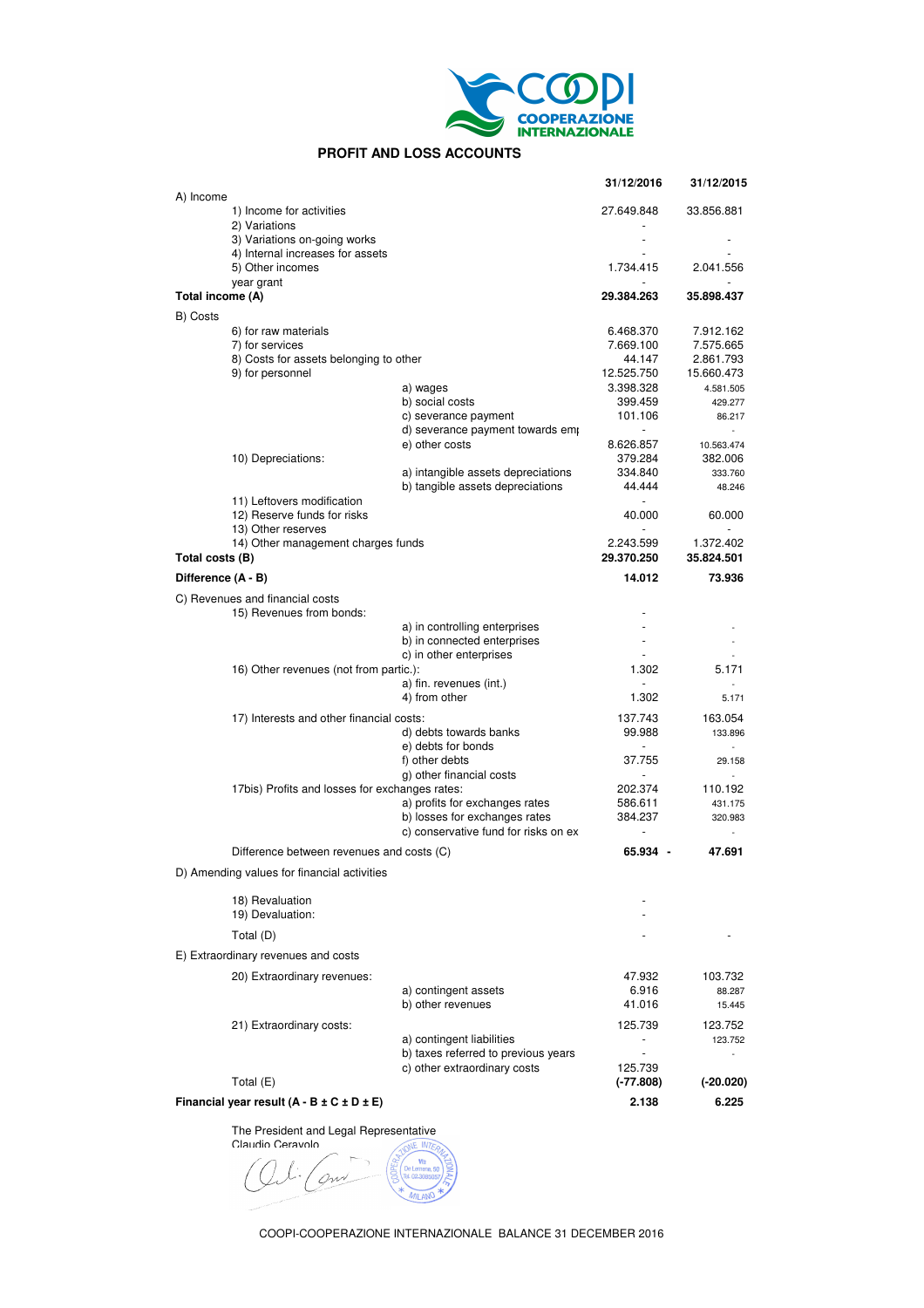#### **NOTES TO THE BALANCE**

COOPI – COOPERAZIONE INTERNAZIONALE is a non-profit Foundation whose object is to contribute towards the development of the communities with which it cooperates in Southern Countries (SCs). This aim is essentially reached via the implementation of development programmes with SCs and the selection and preparation of individuals who wish to participate on a voluntary basis in the Foundation's programmes.

COOPI is an ONLUS by right, according to art. 10 comma 8 of the D.L. 4 December 1997, n. 460.

The Balance Sheet ending on the 31st December 2016 has been drawn up according to the Civil Code and it's made up of the Assets and Liabilities Accounts (drawn up according to art. 2424 c.c.), and of the Profit and Loss Accounts (according to the format laid out in artt. 2425 and 2425 bis c.c.) and of these notes to the balance.

The Board of Directors has prepared a management report which defines the criteria used in the social management.

We hereby present the documents which make up the Accounts according to the requirements laid out in the Civil Code for approval by the Member's Assembly. There is a direct comparison between each corresponding item of the Assets and Liabilities Accounts and of the Profits and Loss Accounts with the previous year.

The preparation of the documents which make up the Foundation's Accounts has been carried out according to the law. In particular, the notes to the balance illustrate, analyse and in some cases add information to the data contained in the Accounts, and contain all the information required by art. 2427 of the Civil Code as detailed below.

# **Point 1) Criteria used in the analysis of the items of the accounts, in amending values and in the conversion of values not originally expressed in local currency**

The items which make up the accounts have been analysed according to the criteria laid out in the Civil Code. All the amounts derive from the accounting entries.

The criteria used in the preparation of the accounts as at  $31<sup>st</sup>$  December 2016 are not different from those used for the preparation of the accounts of the previous year, especially with regards to continuity and analysis of the principles.

The analysis of the items of the accounts has been carried out according to general principals of prudence and pertinence with a view to the continuation of the activity, as well as having taken into consideration the economical purpose of the assets and liabilities.

By applying the prudence principal the analysis of the individual items of the assets and liabilities has meant that no compensation has been carried out between losses, which needed to be acknowledged, and profits not to be acknowledged in that never actually made.

By applying the pertinence principal all operations and other events have been included in the accounting of the year to which they apply. With regards to costs and proceeds relating to projects which do not end their activities by the end of the accounting year, due to the difficulty in analysing their situation, these have been "suspended" by entering accruals at the end of the year and moving them forward to the following year.

With specific regards to the analysis, here follows the criteria used on the more important items, according to art. 2426 c.c.

As a result of the new text of the OIC 24 Accounting Standard, Advertising Expenditures are reclassified from item BI2 to item BI1 for both the financial year 2016 and the previous for the purpose of homogeneity.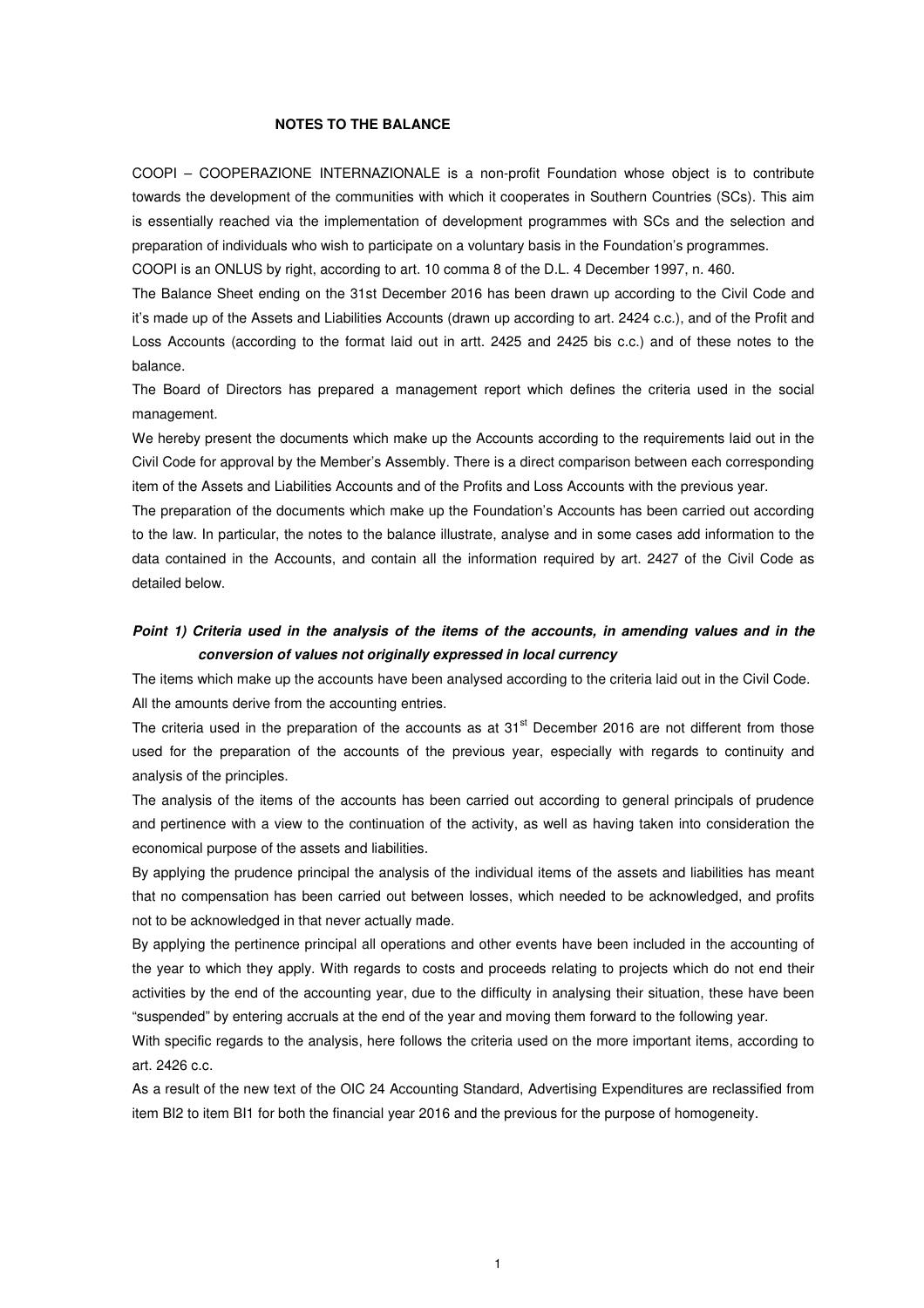#### ASSETS

### B. FIXED ASSETS

# B. I. Intangible assets

These have been entered at purchase price value, including all directly related costs, and have been presented net of the depreciations carried out previously and attributed to the single budget items.

Maintenance and improvement costs of assets belonging to others have been included in "Other intangible assets" and depreciated using the lower of the following: future use and rental contract. Those assets with a considerably lower economical value than the cost at the end of the accounting year, are depreciated to their economical value. If the reasons for said depreciation are no longer applicable, the cost value is reinstated.

## B. II. Tangible assets

As per art. 2426 c.c. tangible assets are entered at cost value, including all directly related costs. Maintenance and repair costs have been included only where these have actually increased the value of the asset or bettered its use.

Those assets which have a cost lower than or equal to euro 516,46 have been entered in the profit and loss account when their use is limited to one accounting year.

The value of all assets in the foreign seats has been entered net of depreciations.

No revaluations have occurred.

### **Amendments**

The depreciation quotas entered in the Profit and Loss Account have been calculated according to use, destination and economical and technical duration of the goods, on the basis of residual use. The following quotas represent these criteria.

|  |  |  |  |  |  |  |  | The Quotas applied for amortization of tangible assets used in Italy, are as follows: |
|--|--|--|--|--|--|--|--|---------------------------------------------------------------------------------------|
|--|--|--|--|--|--|--|--|---------------------------------------------------------------------------------------|

| Goods            | Quota % |
|------------------|---------|
| <b>Buildings</b> | 3%      |
| Plants           | 20%     |
| Equipment        | 20%     |
| Furniture        | 10%     |
| Office equipment | 20%     |

The assets are entered net of their corresponding depreciation funds.

The tangible assets have not been revaluated.

With regards to quotas applied to tangible assets in use in the foreign seats, these follow those laid out in the tables contained in COOPI's internal procedures.

## B.III Financial assets

Shares held directly by the Foundation in other companies operating in the field of cooperation are entered in the assets in that they are not temporary and represent a lasting and strategic investment for the Foundation.

Shares in other companies have been entered at purchase cost value.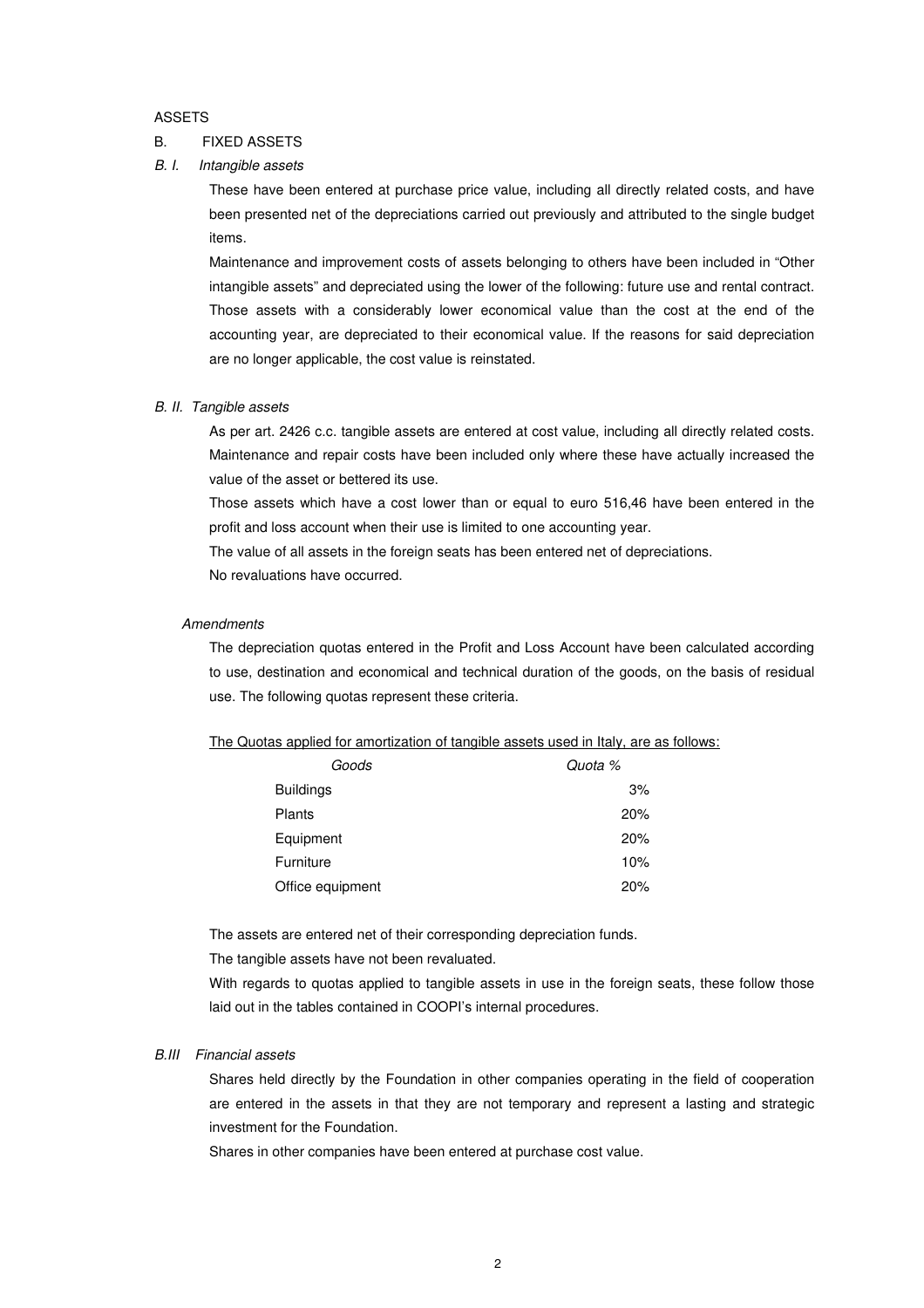## C. FLOATING ASSETS

### C.I. Leftovers

There are no leftovers

#### C.II. Credits

These have been entered at the presumed fulfilment value. The credit devaluation fund is used when adapting the nominal value to the fulfilment value.

# C.III. Financial activities

These are entered at purchase price value.

#### C.IV. Liquidity

These are considered at nominal value.

# D. POSTIVE ACCRUALS

Positive accruals refer to costs, which are common to two or more accounting years, the size of which is determined by the pertinence principal.

Those accruals which last over two years have been analysed with regards to their original value and modified where necessary.

Positive accruals are partly formed by costs sustained during the closing year but pertaining to projects which have not ended their activities by the end of the year.

#### **LIABILITIES**

#### B. RISKS AND CHARGES FUNDS

Risks and charges funds are made up of conservative provisions made for possible debts towards donors for reports which have still to be approved.

### C. SEVERANCE PAYMENT FUND

This represents the actual debt toward employees at the closing date. This debt, which has been calculated according to current law and for all current contracts, has been entered net of any advances given.

#### D. DEBITS

These are valued at nominal value.

E. NEGATIVE ACCRUALS

Negative accruals refer to revenues, which are common to two or more accounting years, the size of which is determined by the pertinence principal.

Negative accruals are partly formed by proceeds received during the closing year but pertaining to projects, which have not ended their activities by the end of the year.

# GUARANTEES AND COMMITMENTS RISKS

Guarantees and commitments are shown in the interim accounts at contractual value.

• Guarantees refer to stand-by letters of credit issued towards third parties.

• Commitments refer to obligations deriving from contracts, which have been signed but have not yet been carried out.

• Risks for which there is a probable debt have been outlined in the notes to the balance and accounted for in the risks-and-charges funds.

Risks for which there is a possible debt have been outlined in the notes to the balance, without any entry in the risks-and-charges fund, according to accounting practice.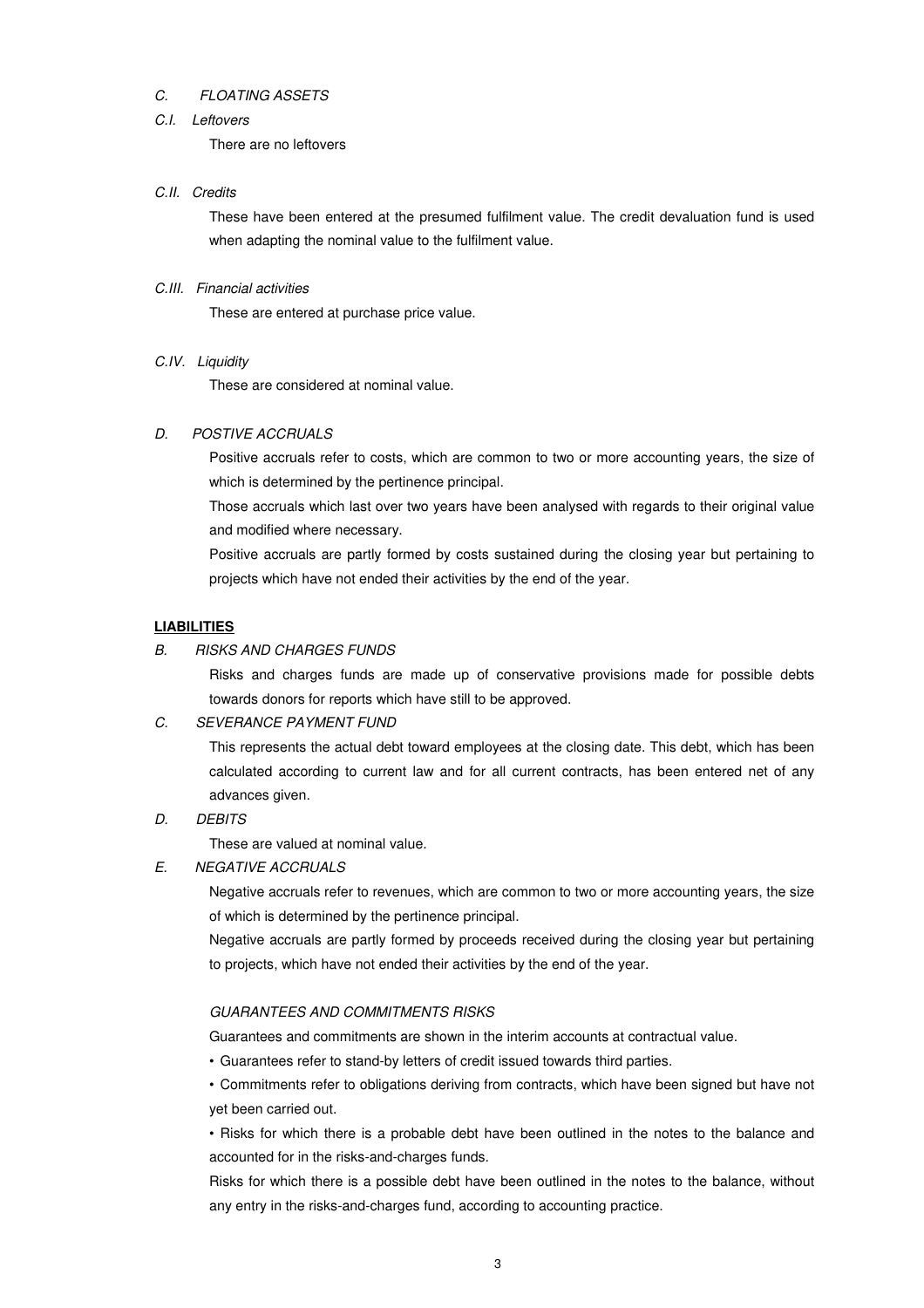### CRITERIA FOR THE CONVERSION OF VALUES EXPRESSED IN FOREIGN CURRENCY

Credits and debts originally expressed in foreign currency, referring only to foreign current accounts, have been entered using the exchange rates published by the European Union for the month of December 2016.

# **PROFIT AND LOSS ACCOUNTS**

### Costs and revenues

There are entered according to principals of prudence and pertinence.

## **Point 2) Assets variations**

These have been entered at purchase price and refer to the value net of any depreciations carried out during previous years, where these have been entered in their specific items.

#### BI) Intangible assets

Following are the variations of intangible assets during the year:

|                                            | 31/12/2015 | Increase | Depreciation | 31/12/2016 |
|--------------------------------------------|------------|----------|--------------|------------|
| Advertising costs                          | 503.229    | 321.631  | 287.094)     | 537.765    |
| Other extraord, Assets                     | 16.368     | 0        | 4.092)       | 12.276     |
| Extraord. Maintenance costs                | 22.025     | 0        | 3.435        | 18.590     |
| Total                                      | 541.622    | 321.631  | (294.621)    | 568.631    |
|                                            | 31/12/2015 | Increase | Depreciation | 31/12/2016 |
| Feasibility Study Peru                     | 725        |          | (363)        | 362        |
| Feasibility Study Madagascar               | 1.776      |          | (1.776       | 0          |
| Feasibility Study Central African Republic | 0          | 4.253    | $2.127$ )    | 2.127      |
| Feasibility Study Haiti                    | 794        |          | 794          | 0          |
| <b>Feasibility Study Niger</b>             | 675        |          | (675)        |            |
| Feasibility Study Mali                     | 2.706      | 10.010   | (6.358)      | 6.358      |
| Feasibility Study Lebanon                  | 22.311     | 507      | (10.365)     | 12.453     |
| Feasibility Study Nigeria                  | 3.988      | 1.043    | (3.988)      | 1.042      |
| Feasibility Study Iraq                     | 1.144      | 3.824    | (993)        | 3.974      |
| Feasibility Study Jordan                   | 0          | 20.306   |              | 20.306     |
| Feasibility Study Democratic Rep. Congo    | 0          | 3.564    | (1.188)      | 2.376      |
| Feasibility Study Chad                     | 0          | 802      | (802)        |            |
| Feasibility Study Ecuador                  | 0          | 13.327   | (6.664)      | 6.664      |
| Feasibility Study Senegal                  | 0          | 4.414    |              | 4.414      |
| Feasibility Study Syria                    | 0          | 19.448   | (3.890)      | 15.558     |
| Feasibility Study Cameroon                 | 0          | 1.182    | (236)        | 945        |
| Total                                      | 34.118     | 82.681   | 40.218       | 76.581     |

The Extraordinary maintenance costs refer to the partial adjustment of the roof of the headquarters.

Feasibility studies include costs incurred for missions and consultancies on projects, which have been or will be presented to Donors and for opening new countries/sector of intervention.

They thus refer to advances which will be charged to projects once these have been approved; in case of non approval of the project, non opening new country/sector, the feasibility study will be included in the year cost.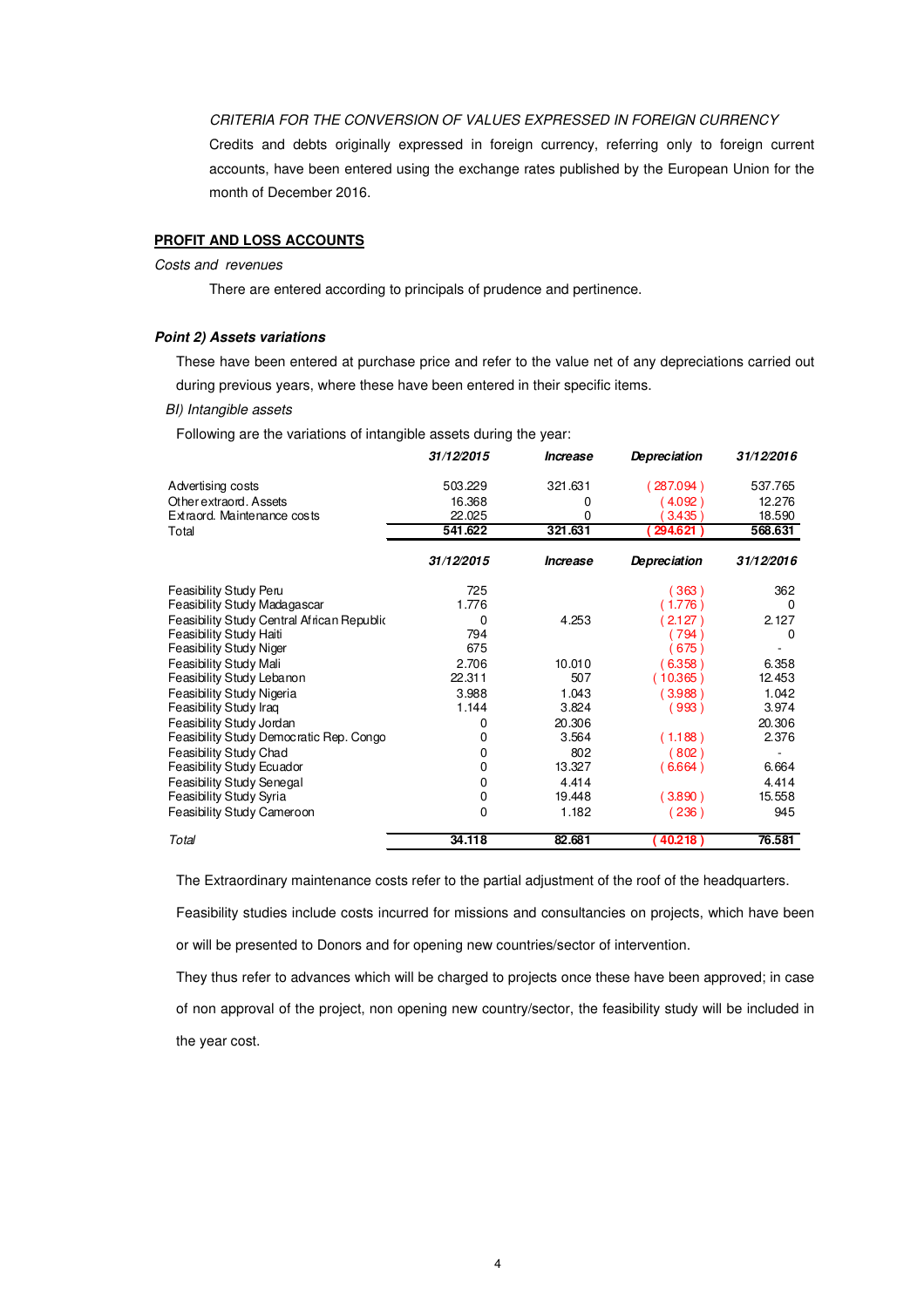# BII) Tangible assets

Following are the variations of tangible assets in Milan, gross of their relative depreciation funds:

|                           | 31/12/2015 | Increase | Depreciation | Variation | 31/12/2016 |
|---------------------------|------------|----------|--------------|-----------|------------|
| <b>BUILDING</b>           | 235.291    |          |              |           | 235.291    |
| <b>PLANTS</b>             | 131.975    |          |              |           | 131.975    |
| <b>Headquarter Plants</b> | 59.714     |          |              |           | 59.714     |
| Electrical and telephone  | 72.261     |          |              |           | 72.261     |
| OTHER                     | 603.732    | 79848    |              |           | 683.578    |
| <b>Equipment</b>          | 9.868      |          |              |           | 9.868      |
| Vehicles                  | 10,000     |          |              |           | 10.000     |
| Fumiture                  | 61.515     |          |              |           | 61.515     |
| Electr. Office equipment  | 44.979     |          |              |           | 44.979     |
| Gener. Office equipment   | 90.609     |          |              |           | 90.609     |
| Foreign seats assets      | 386,761    | 79.847   |              |           | 466.608    |
| <b>Total</b>              | 970.998    | 79848    |              |           | 1.050.844  |

Following are the variations in the depreciation funds:

| Civil property                                      | 31/12/2015<br>4.935         | Deprec.<br>1.645                    | Uses | Variation | 31/12/2016<br>6580         |
|-----------------------------------------------------|-----------------------------|-------------------------------------|------|-----------|----------------------------|
| <b>PLANTS</b>                                       | 120.449                     | 5647                                |      |           | 126096                     |
| <b>Bulldings</b><br>Electrical and teleph.<br>OTHER | 57.758<br>62.692<br>542.756 | $\overline{863}$<br>4.784<br>45.063 |      |           | 58621<br>67.476<br>587.820 |
| Equpment<br><b>Vehicules</b>                        | 9.868<br>10.000             |                                     |      |           | 9868<br>10.000             |
| Fumiture<br>Electr. Office equipm.                  | 61.515<br>43.973            | 624                                 |      |           | 61.515<br>44.597           |
| General Office equipm.<br>Foreign seats assets      | 90.609<br>326.791           | 44.439                              |      |           | 90.610<br>371.231,00       |
| Total                                               | 668.140                     | 52365                               |      |           | 720496                     |

With regard to property category, depreciation refers to the part of good which is not in free assets.

Following are the variations in tangible assets held at the foreign seats:

|                | 31/12/2015 | Increase | Uses | Variations     | 06/01/1900 |
|----------------|------------|----------|------|----------------|------------|
| Bolivia        | 31.644     |          |      |                | 31.644     |
| <b>DRCongo</b> | 40.068     | 883      |      |                | 40.951     |
| Ethiopia       | 52214      |          |      |                | 52.214     |
| Guatemala      | 38658      |          |      |                | 38.658     |
| Haiti          | 30.924     | 31.787   |      |                | 62.711     |
| Kenya          | 6.725      |          |      |                | 6.725      |
| Malawi         | 5919       | 16.452   |      |                | 22.371     |
| Paraguay       | 25.129     | 27.617   |      |                | 52.746     |
| Peru           | 16.977     |          |      |                | 16.977     |
| CAR            | 85.187     | 3.108    |      |                | 88.295     |
| Sudan          | 15.501     |          |      |                | 15.501     |
| Chad           | 37.815     |          |      |                | 37.815     |
| Uganda         | ۰          |          |      |                |            |
| Total          | 386.761    | 79.847   |      | $\blacksquare$ | 466,608    |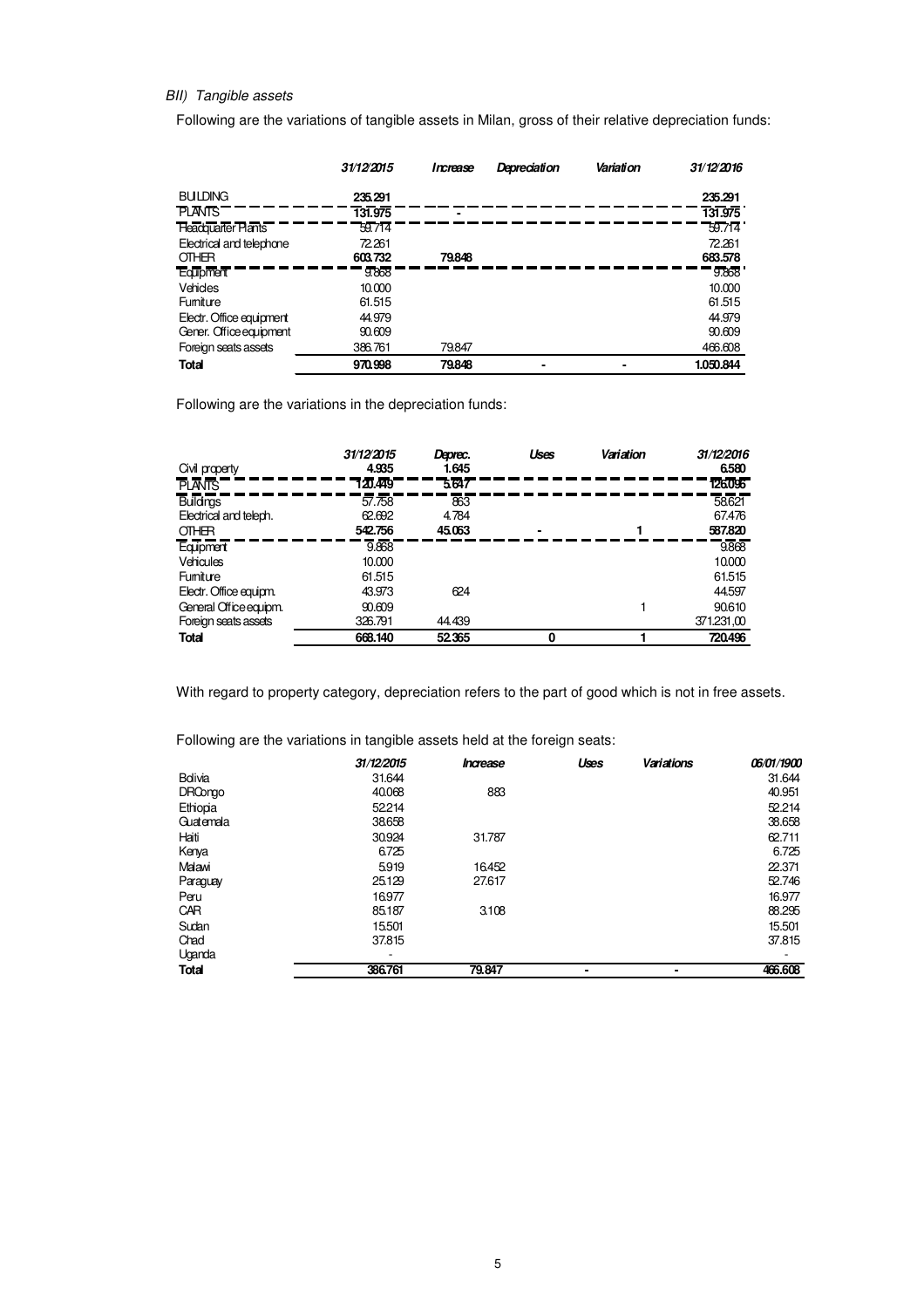Following are the variations in tangible assets held at the foreign seats:

|                |            | Depreciatio<br>n funds for | Depreciatin<br>funds for | <i><b>LOTAL</b></i><br>de preciatio |      |           |            |
|----------------|------------|----------------------------|--------------------------|-------------------------------------|------|-----------|------------|
|                | 31/12/2015 | projects                   | coordin.                 | n                                   | Uses | Variation | 31/12/2016 |
| <b>Bolivia</b> | 31.644     |                            |                          |                                     |      |           | 31.644     |
| <b>DRCongo</b> | 31.971     | 4.220                      | 4.084                    | 8.303                               |      | $(-3)$    | 40.271     |
| Ethiopia       | 46.126     | 6.086                      |                          | 6.086                               |      | 3         | 52.214     |
| Guatemala      | 31.808     | 3.677                      | 1.217                    | 4.893                               |      |           | 36.701     |
| Haiti          | 1.044      | 11.713                     | 1.721                    | 13.435                              |      |           | 14.479     |
| Kenya          | 6.725      |                            |                          |                                     |      |           | 6.725      |
| Malawi         | 5.918      | 3.182                      |                          | 3.182                               |      |           | 9.100      |
| Paraguay       | 16.074     |                            | 8.497                    | 8.496,92                            |      |           | 24.571     |
| Peru           | 16.977     |                            |                          |                                     |      |           | 16.977     |
| CAR            | 85.187     |                            | 43                       | 43                                  |      |           | 85.230     |
| Sierra Leone   | 15.501     |                            |                          |                                     |      |           | 15.501     |
| Chad           | 37.815     |                            |                          |                                     |      |           | 37.815     |
| <b>Total</b>   | 326.790    | 28.878                     | 15.561                   | 44.439                              |      |           | 371.228    |

During the year an inventory was carried out in each foreign seat. The value assigned to each good is equal to the purchase price less the depreciations carried out in previous years according to Coopi's internal procedures, in agreement with the procedures laid out by the various Donors.

#### BIII) Financial assets

The value of financial assets includes one hundred and twenty-eight shares, worth of euro 52,5 + euro 3 for supplement for each share, at Banca Etica.

### **Point 3) Plant and enlargement costs, research and development costs, advertising costs**

During the accounting year advertising costs, worth euro 321.631, have been incurred; such costs have been included and depreciated using a five-year depreciation plan.

Indeed, it is considered that capitalization conditions and, in particular: - be non-recurring (development project "FACE TO FACE";

-the cause-effect relationship between the same and future reliable revenue can be demonstrated.

# **Point 3 bis) Reduction of the value of intangible assets**

No such reduction of value has been carried out.

#### **Point 4) Variation of other voices in the assets and liabilities accounts.**

#### **FLOATING ASSETS**

1) Leftovers

There are no leftovers.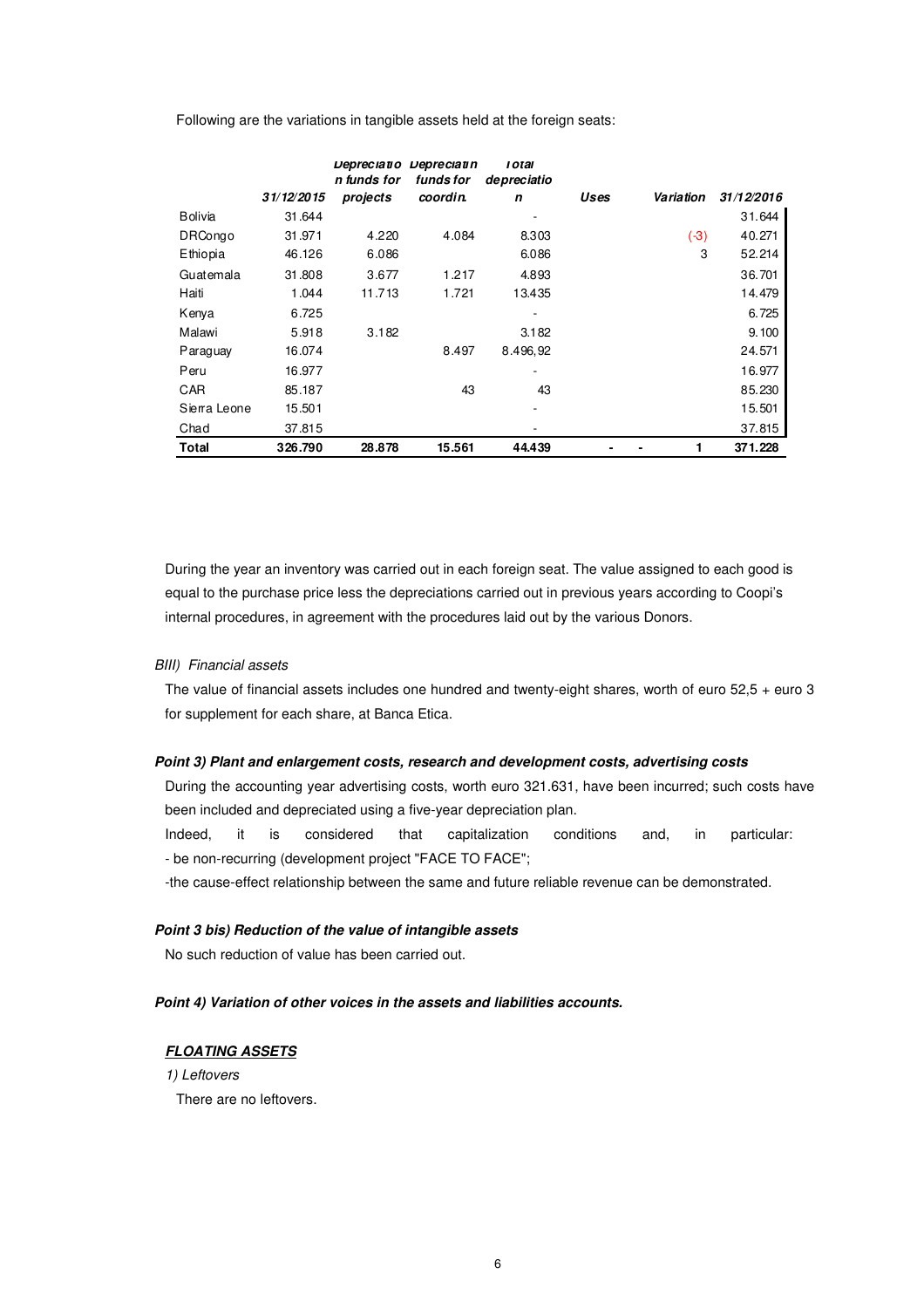#### 2) Credits

## Credits towards donors

|                                                                 | 31/12/2015 | 31/12/2016 | Variation    |
|-----------------------------------------------------------------|------------|------------|--------------|
| European Commission                                             | 1.045.921  | 416.489    | $(-629.432)$ |
| <b>ECHO</b><br>Italian Ministry of<br>Foreign Affairs and other | 628.118    | 353.304    | $(-274.814)$ |
| italian entities                                                | 104.582    | 98.296     | $(-6.285)$   |
| UN Agencies                                                     | 681.834    | 799.786    | 117.952      |
| Other                                                           | 460.188    | 785.619    | 325.431      |
| <b>Total</b>                                                    | 2.920.643  | 2.453.494  | (.467.148)   |
| Tax credits                                                     |            |            |              |
|                                                                 | 31/12/2015 | 31/12/2016 | Variation    |
| Tax credits                                                     | 180.517    | 37.748     | $(-142.769)$ |
| <b>Total</b>                                                    | 180.517    | 37.748     | (142.769)    |
| Credits towards third parties                                   |            |            |              |
|                                                                 | 31/12/2015 | 31/12/2016 | Variation    |
| Projects                                                        | 40.550     | 21.131     | $(-19.419)$  |
| Deposits                                                        | 19.081     | 18.302     | $(-779)$     |
| Membership fees                                                 | 6.625      |            | $(-6.625)$   |
| Employeers and other staff<br>Ecuador VAT credit                | 520        | 508        | $(-12)$      |
| Other                                                           | 974.422    | 751.290    | $(-223.132)$ |
| <b>Total</b>                                                    | 1.041.198  | 791.231    | (249.967)    |

#### 3) Variations in the credit devaluation fund

There are no variations in the credit devaluation fund in the balance sheet.

# 4) Liquidity

The bank accounts include interest earned at the closing date of the accounting year.

The "cash" item includes local currencies, stamps, revenue stamps, foreign currencies valued at the year-end exchange rate for deposits in Italy and at the infoeuro exchange rate of the month of December for foreign deposits.

| <b>Description</b>      | 31/12/2015 | 31/12/2016 | Variation    |
|-------------------------|------------|------------|--------------|
| Bank accounts ITA       | 870.682    | 1.616.001  | 745.319      |
| Cash ITA                | 8.312      | 9.617      | 1.305        |
| Post office accounts    | 664.850    | 338,029    | $(-326.822)$ |
| Foreign seats liquidity | 4.253.219  | 5.051.038  | 797.819      |
| Total                   | 5.797.064  | 7.014.685  | 1.217.621    |

### 5) Financial activities

At 31st December 2016 there are no investments in bonds or other financial investments.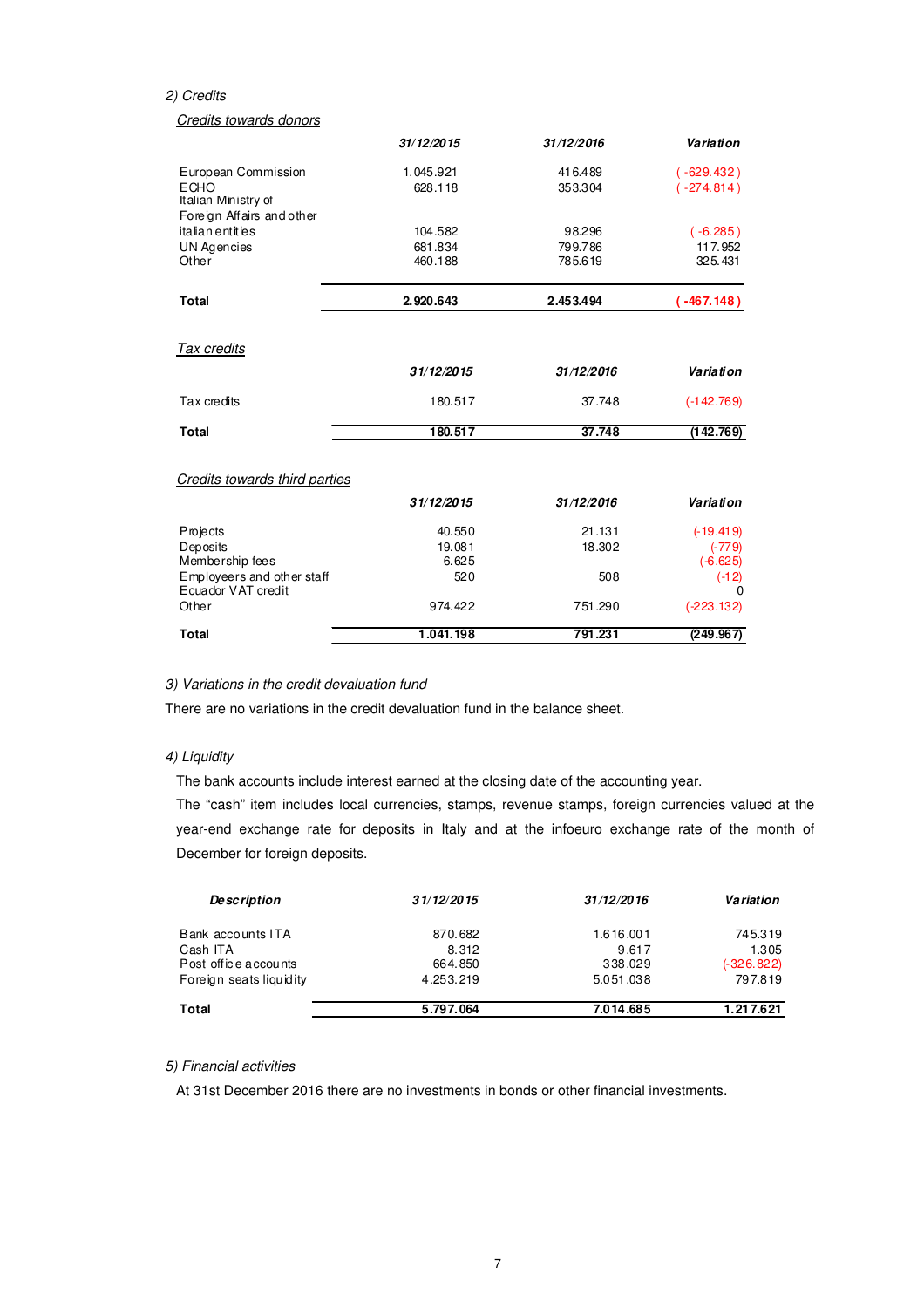## **LIABILITIES**

# 1) Risks and charges fund

|                        | 31/12/2015 | Increase | Use | 31/12/2016 |
|------------------------|------------|----------|-----|------------|
| Risks and charges fund | 72.721     |          |     | 72.721     |
| <b>Total</b>           | 72.721     |          |     | 72.721     |

#### 2) Severance payment fund

This represents the actual debt toward employees at 31.12.2016 and it has been calculated according to current law and for all current employee contracts.

Following is the analysis:

|            | Allowance for the | Decrease for leavers and |            |
|------------|-------------------|--------------------------|------------|
| 31/12/2015 | vear              | ta xes                   | 31/12/2016 |
| 358.313    | 101.377           | $(-21.173)$              | 438.517    |

#### 3) Debts

Following is a table which summarises the debts:

| Type of debt                         | 31/12/2015 | 31/12/2016 | Variation      |
|--------------------------------------|------------|------------|----------------|
| Debts towards banks                  | 2.199.766  | 264.879    | $(-1.934.887)$ |
| Debts towards suppliers              | 273.842    | 251.839    | $(-22.003)$    |
| Debts towards donors:                |            |            |                |
| * amounts to be refunded             | 25.367     | 138.623    | 113.256        |
| Taxes:                               |            |            |                |
| * revenue for tax withheld at source | 48.661     | 51.054     | 2.393          |
| Debts towards social welfare         | 100.193    | 121.290    | 21.097         |
| Otherdebts:                          |            |            |                |
| * debts towards staff                | 543.618    | 495.690    | $(-47.928)$    |
| * debts towards other NGOs           | 256.689    | 183.230    | $(-73.459)$    |
| * debts towards projects             | 1.197.305  | 1.043.445  | $(-153.859)$   |
| * other                              | 505.737    | 592.297    | 86.560         |
| <b>Total</b>                         | 5.151.178  | 3.142.347  | $(-2.008.831)$ |

Debts towards banks are made up exclusively of current accounts with utilization of anticipated funds from banks on contracts.

Debts towards projects are made by the invoices to be received from suppliers.

# **Point 5) Shares in held or connected companies**

The organisation does not hold shares in other companies.

### **Point 6) Credits and debts with a residual duration of over 5 years.**

On the 31/12/2016 there are no debts with a duration of over 5 years.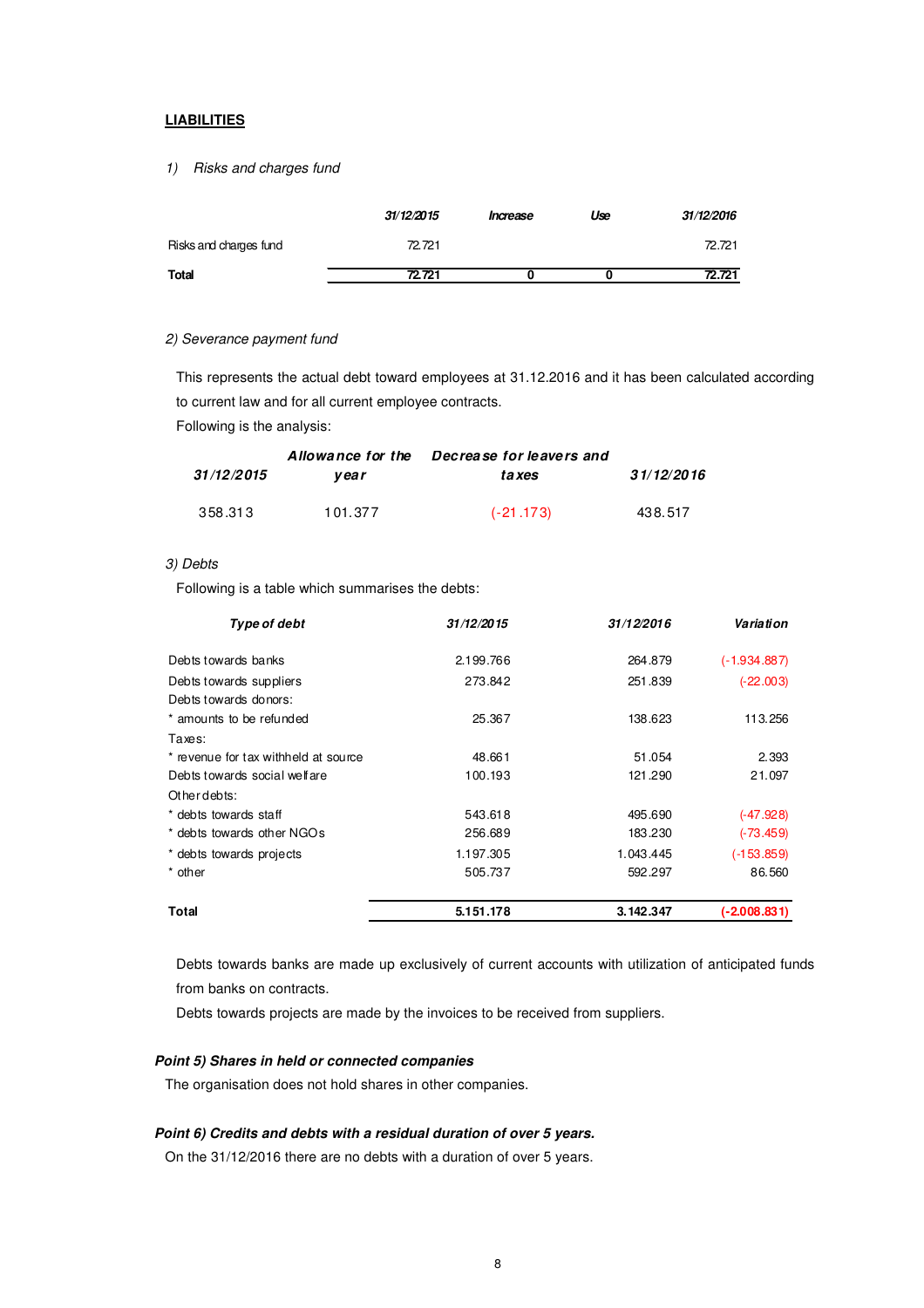### **Point 6bis) Variations in the exchange rates**

There are no significant variations in the exchange rates after the closing of the accounting year.

# **Point 6ter) Credits and debts with obligatory demotion**

There are no such credits or debits.

### **Point 7) Accruals**

Following is the table regarding accrued assets:

| Total                                              | 10.597.585 | 17.420.455 | 6.822.870  |
|----------------------------------------------------|------------|------------|------------|
| projects                                           | 10.558.437 | 17.383.610 | 6.825.173  |
| Deferred expenditures<br>Deferred expenditures for | 39.148     | 36.845     | $(-2.304)$ |
| Accrued revenues                                   | O          |            |            |

Deferred expenditures for projects are made up of costs related to projects whose activities continue in 2017.

#### Following is the table regarding accruals:

| Accrued costs                     | 31/12/2015 | 31/12/2016 | Variation   |
|-----------------------------------|------------|------------|-------------|
| Accrual for labour costs<br>Other | 212.721    | 146.876    | $(-65.845)$ |
| <b>Total</b>                      | 212.721    | 146.876    | (65.845)    |

Following is a table of deferred revenues:

|                               | 31/12/2015 | 31/12/2016 | Variation |
|-------------------------------|------------|------------|-----------|
| Deferred revenues             | 0          |            |           |
| Deferred revenues for project | 14.990.790 | 24.308.067 | 9.317.276 |
| Total                         | 14.990.790 | 24.308.067 | 9.317.276 |

Deferred revenues refer to incomes received during the year, which pertain to projects, which have not

ended their activities and have not been reported.

#### **Point 7bis) Capital and net assets structure**

Net assets are as follows:

|                                           | 31/12/2015   | Increase | Decrease    | 31/12/2016   |
|-------------------------------------------|--------------|----------|-------------|--------------|
| I) Commonfund                             | 70.000       |          |             | 70.000       |
| VI) Statutory reserves                    | 0            |          |             | 0            |
| VII) Other reserves:                      | 0            |          |             | $\Omega$     |
| *Extraordinary reserve                    | 180.457      |          |             | 180.457      |
| *Projects fund reserve                    | 558.328      | 1.640    | $(-89.012)$ | 470.956      |
| *Other reserves (rounding up/down)        | 0            |          |             | $\Omega$     |
| VIII) Renewal fiscal year surplus/deficit | $(-178.050)$ | 46.225   |             | $(-131.825)$ |
| IX) Current year surplus/deficit          | 6.225        |          |             | 2.138        |
|                                           |              |          |             |              |
| <b>Total</b>                              | 636.960      | 47.865   | $(-89.012)$ | 591.726      |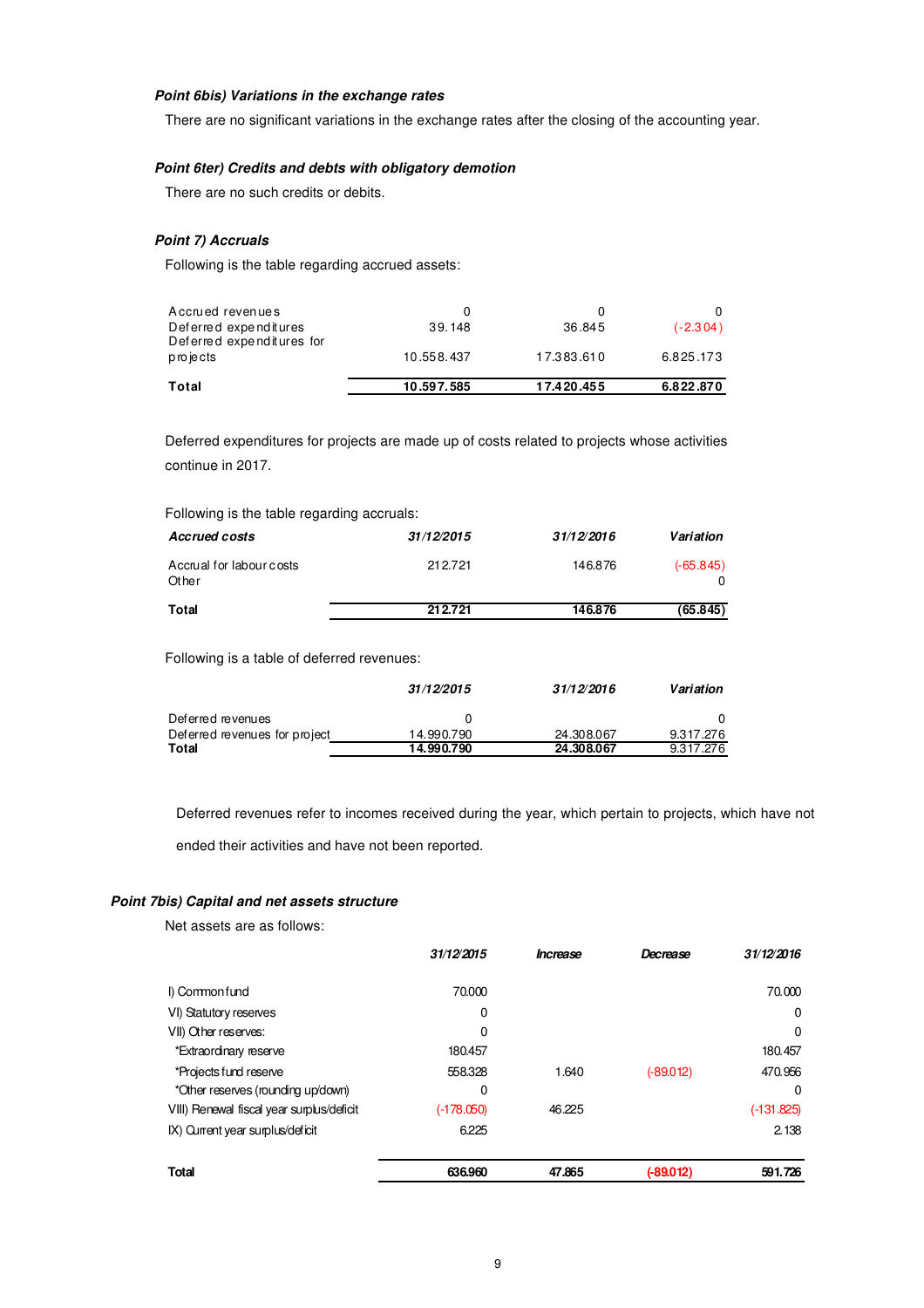The net assets of the Foundation consists of the Common Fund, which includes the initial allocation of 70.000 euro. The net assets included 180.457 euro for three properties located respectively in Marsala, CAR and in Paraguay.

The reserve funds for projects has been reclassified, in the previous year was included in debts, as it includes the available funds of the Foundation for institutional projects but without contractual obligation; it also includes the surplus of all the previous years. During 2016 the reserve was increased for the reclassification of old debts and used to support the monetary share of a project in the DRC.

#### **Point 8) Capitalised financial costs**

There are no capitalised financial costs.

#### **Point 9) Commitments not detailed in the Assets and Liabilities accounts**

The Foundation has received stand-by letters of credit; at the end of the year there were n.18 stand-by letters, respectively: BPN Paribas (2), Banca Etica (14), Banca Prossima (2) for covering advances paid or contractual obligations towards donors.

The total guaranteed at 31/12/2016 is 1.708.374,40 euro compared to the value at 31.12.2015 for 1.050.671 Euro.

#### **Point 10) Revenues by activity and by geographical area**

Gross revenues in 2016 are € 30.020.108 while net revenues are € 29.384.263.

Following is a table outlining geographical interventions.

The values below are calculated net of interest expense, foreign exchange differences and extraordinary charges

| <b>Geographical area</b>    | <b>Revenues</b> |
|-----------------------------|-----------------|
| <b>Central Africa</b>       | 10.579.226      |
| <b>Western Africa</b>       | 6.479.161       |
| <b>East Africa</b>          | 7.211.977       |
| Latin America and Caribbean | 2.543.580       |
| Asia and Middle East        | 1.191.831       |
| Italy                       | 1.378.488       |
| 'otal                       | 29.384.263      |

| <b>Destination costs</b> | <b>Costs</b> |
|--------------------------|--------------|
| Emergency                | 21.838.265   |
| Development              | 6.109.971    |
| Foreign offices          | 570.407      |
| Other                    | 869.090      |
| Total                    | 29.407.733   |

# **Point 11) Revenues from bonds**

There are no revenues from bonds.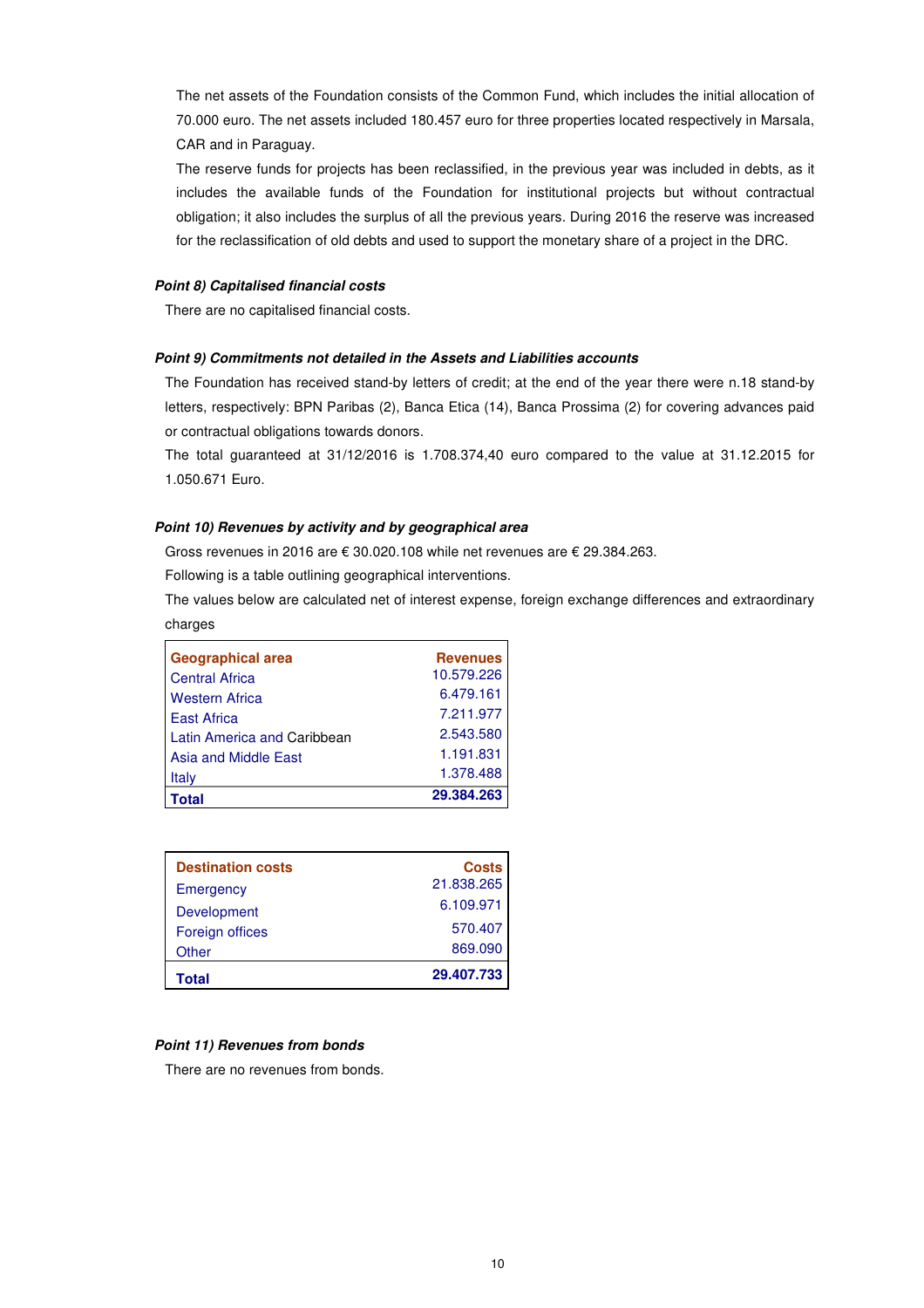### **Point 12) Interests and other financial costs**

Following is a table with the current year's financial revenues and costs:

|                                            | 2015         | 2016         | Variation   |
|--------------------------------------------|--------------|--------------|-------------|
| Positive interests on bank and post office | 5.171        | 1.302        | $(-3.869)$  |
| Positive exchange rate difference          | 431.175      | 586.611      | 155.436     |
|                                            | 436.345      | 587.913      | 151.568     |
| Negative interests on bank accounts        | (-1 63.054)  | $(-137.743)$ | 25.311      |
| Negative exchange rate difference          | $(-320.983)$ | $-384.237$   | $(-63.254)$ |
|                                            | (484.037)    | (-521.980)   | (-37.943)   |
| <b>Total financial situation</b>           | -47.691      | 65.933       | 113.624     |

## **Point 13) extraordinary revenues and costs**

Following are extraordinary costs and revenues as per the Profit and Loss Accounts:

|                                        | 2015         | 2016         | Variation   |
|----------------------------------------|--------------|--------------|-------------|
| <b>REVENUES</b>                        |              |              |             |
| Contingent assets                      | 88.287       | 6916         | $(-81.371)$ |
| Capital gains on intangible assets     | 15445        | 41.016       | 25.571      |
|                                        | 103732       | 47.932       | $(+55.800)$ |
| <b>COSTS</b>                           |              |              |             |
| Capital losses on intangible assets    | 0            |              | 0           |
| Contingent liabilities                 | $(-123.752)$ | 0            | 123.752     |
| Other extraordinary costs              |              | $(-125.739)$ | (-125.739)  |
|                                        | $(-123752)$  | $(-125.739)$ | $(-1.987)$  |
| Total extraordinary costs and revenues | $( -20.020)$ | (-77.807)    | $(-57.787)$ |

## **Point 14) Taxes**

The Foundation is dispensed from paying IRAP, due to it being qualified as an ONLUS, according to art. 7, Law 27 of 18/12/2001 (Regional Financial 2002 Regione Lombardia).

There are currently no debts with regards to this item and the Foundation is not undergoing any tax inspection.

### **Point 15) Employees**

| Total as at 31/12/2016                  |     |
|-----------------------------------------|-----|
| Dismissed                               | (5) |
| Hired                                   | 10  |
| Employees as at 31.12.15                | 48  |
| The variations have been the following: |     |

From 2015 the costs incurred on site previously classified entirely between the service costs they are reclassified according to their nature.

The local staff costs are included in section B.9.e "other personnel costs".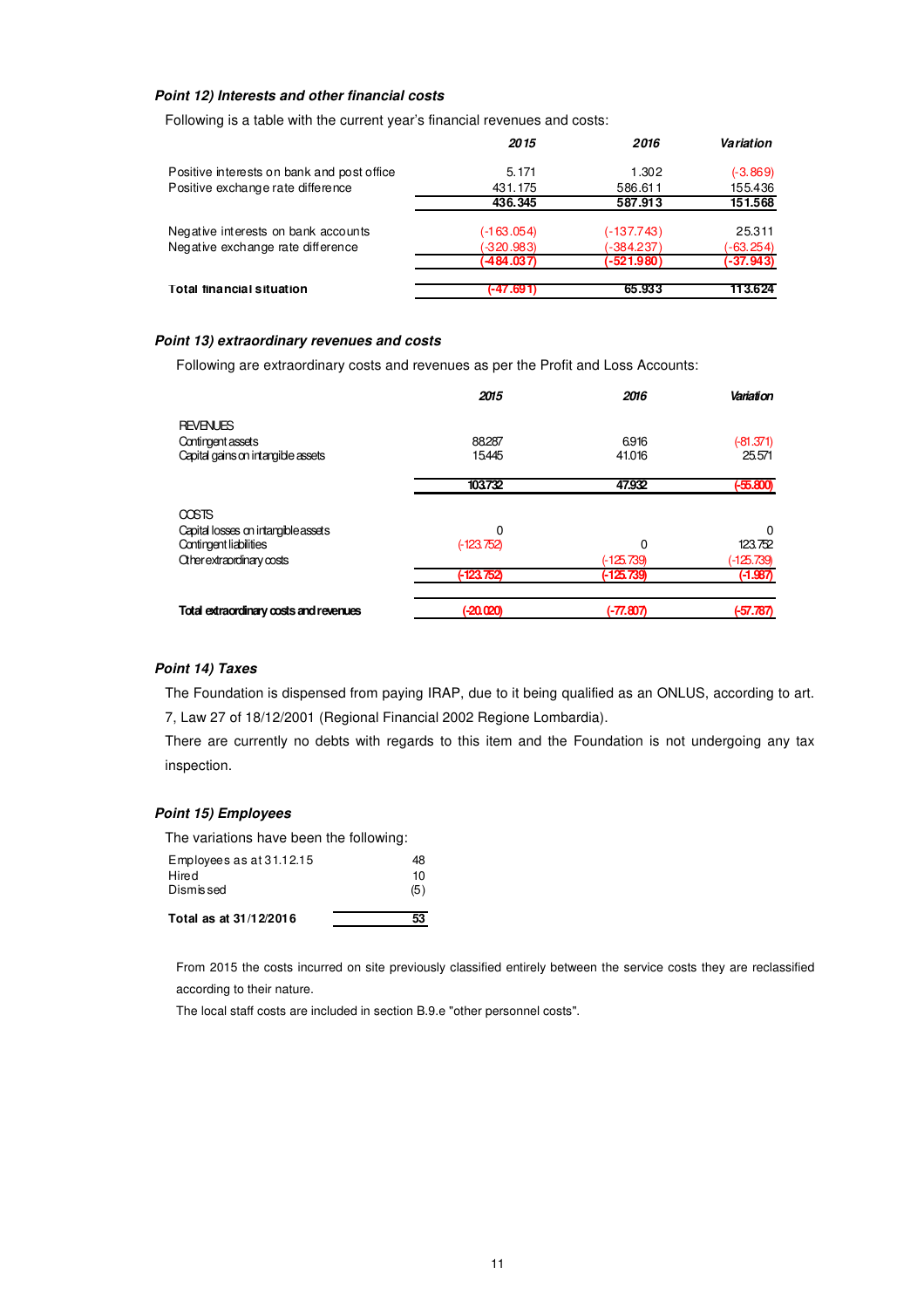#### **PERSONNEL DATA**

#### **Personnel working in Italy**:

| <b>TOTAL</b>  | 63            | 66            |            |
|---------------|---------------|---------------|------------|
| Collaborators | 15            | 13            |            |
| Employees     | 48            | 53            | +5         |
|               | AI 31/12/2015 | AI 31/12/2016 | Variations |

The contract applied to employees is the "Contratto Collettivo Nazionale del Commercio" (National Commercial Collective Contract). The contracts referred to the Framework Agreement of the 24.04.2013 and the ri-organization agreement of 14/09/2015 and recently extended until 30/06/2017.

#### **Point 16) Payment of Administrators and Statutory auditors**

No payments have been made to Administrators or to Auditors. To the Society BDO Italy SpA has been made a fee of 12.000 euro (plus expenses and VAT) for the balance audit for a total of 14.884 euro.

#### **Point 17) Number and nominal value of shares**

The Foundation has not issued shares during the year 2016 nor previously.

#### **Point 18) Shares and convertible bonds**

The Foundation has not issued shares nor convertible bonds during the year 2016 nor in previous years.

#### **Point 19) Financial tools issued by the company.**

The Foundation has not issued financial tools during the year 2016 or in previous years.

#### **Point 19bis) Members' finding**

The Foundation does not use funding from members as a means of funding.

### **Point 20) Assets with specific destinations**

The Foundation does not hold goods part of assets destined for a specific use.

#### **Point 21) Information regarding ex. Article 2447-decies comma 8**

The Foundation does not have any finding destined to a specific business; where the revenues from any such funding would be destined to partially or wholly reimbursing the funding received.

#### **Point 22) Financial lease**

There have been no lease contracts during the year 2016.

#### **Point 23) Other management information**

|                                                      | 31/12/2015 | 31/12/2016 | Variation |
|------------------------------------------------------|------------|------------|-----------|
| Membership fees                                      | 6.600      | 6.900      | 300       |
| This includes all those fees that regard the members |            |            |           |

nis includes all those fees that regard the members.